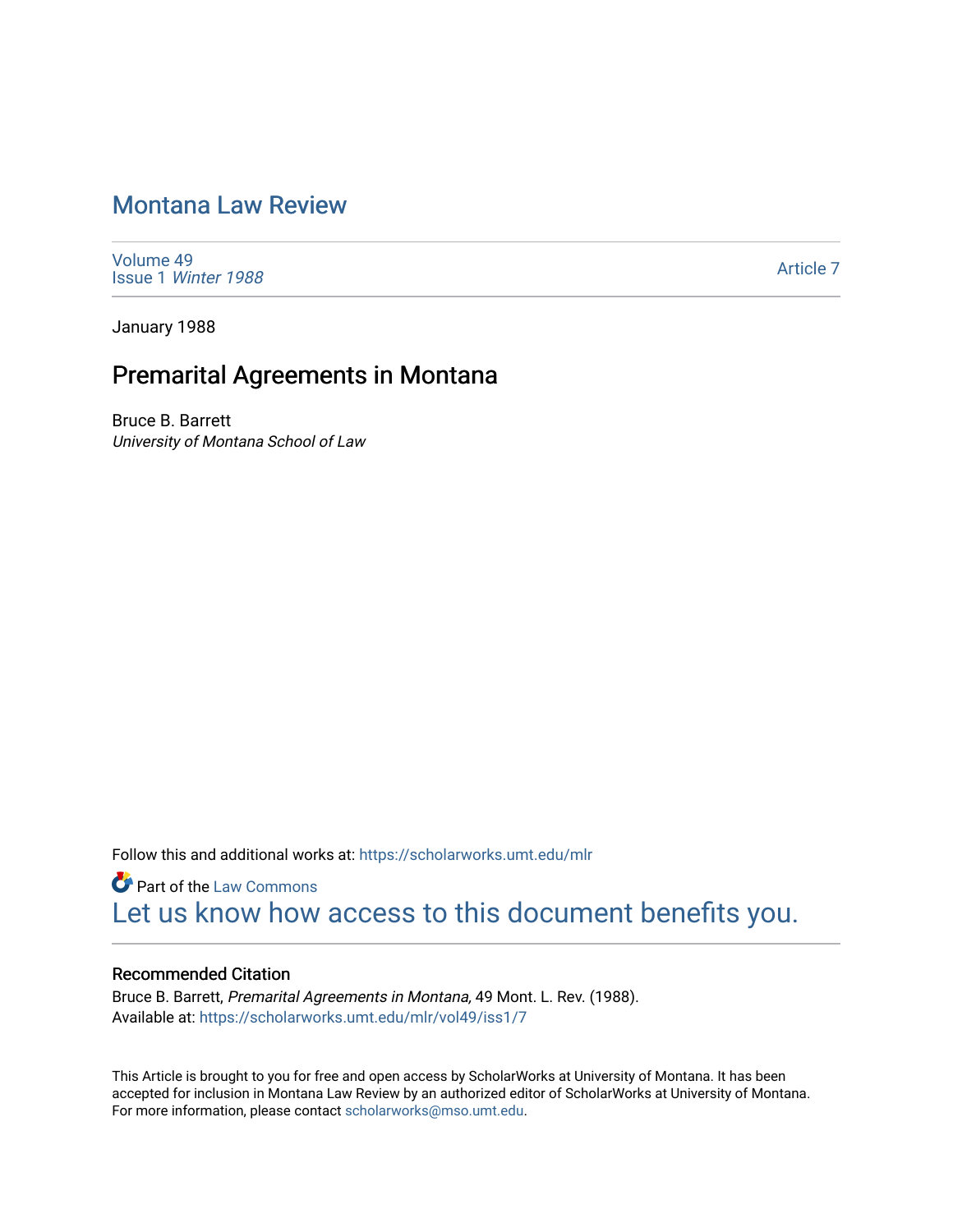## **PREMARITAL AGREEMENTS IN MONTANA**

### **Bruce B. Barrett\***

#### **I. INTRODUCTION**

Attorneys are often approached **by** clients, generally of two types, who seek premarital agreements.<sup>1</sup> First, older persons marrying for a second time after the death of their first spouses may seek a contract to reserve their estates for children of their first marriage.<sup>2</sup> Second, young professional couples with independent careers may also seek such agreements.' Further, the national increase in the number of divorces has motivated other couples to settle financial matters before entering into marriage.<sup>4</sup>

Attorneys found it difficult in the past to assure clients of the durability and enforceability of premarital agreements<sup>8</sup> as, before **1975,** no comprehensive Montana statute expressly authorized such agreements.<sup>6</sup> Additionally, the few court decisions in Montana which addressed premarital agreements failed to rule on the ultimate question of the enforceability of such agreements.7

The Uniform Marriage and Divorce Act **(UMDA),** adopted **by** the legislature in **1975,** was the first express statutory validation of premarital agreements.<sup>8</sup> This act, however, failed to address the issue of the durability and enforceability of premarital contracts. It

8. **MONT. CODE** ANN. **§** 40-4-202(1) (1975).

**<sup>\*</sup> J.D.,** University of Wyoming College of Law, **1975.** Mr. Barrett, admitted to practice in Montana, Wyoming, Nevada and California, is the director of ASUM Legal Services at the University of Montana. He is also an Adjunct Faculty member at the University of Montana School of Law.

**<sup>1.</sup>** This article does not address creation of marriage settlement agreements or cohabitation contracts such as that litigated in Marvin v. Marvin, **18** Cal. **3d 660, 557 P.2d 106,** 134 Cal. Rptr. **815 (1976).** West, *The Do's and Donts of Antenuptial Agreements,* **61-2 FLA. B.J.** 47, 47 **(1987).**

<sup>2.</sup> Thomas, *The Tax Consequences of Antenuptial Agreements,* 32-5 **PRAC. LAW.** 13, 13 (1986).

<sup>3.</sup> Dulaney & Jonkel, *Premarital Contracts: An Overview of Their Content and Validity,* **MONT. LAW.,** Sept. 1980, at 5.

<sup>4.</sup> West, *supra* note 1, at 47. *See also* Clark, *Antenuptial Contracts,* 50 U. CoLo. L. **REv.** 141 (1979).

<sup>5.</sup> Note, *Gross v. Gross,* 47 **OHIO** ST. L.J. 235, 235-36 (1986). *See also* Dulaney & Jonkel, *supra* note 3, at 6.

<sup>6.</sup> In 1975 the Montana Legislature passed the Uniform Marriage and Divorce Act (UMDA) codified as **MONT. CODE ANN.** §§ 40-4-101 to -225 (1987). *But see* **MONT. CODE ANN. §** 40-2-301 **(1987).**

<sup>7.</sup> Stefonick v. Stefonick, 118 Mont. 486, 167 P.2d 848 (1946); Hannon v. Hannon, 46 Mont. 253, 127 P. 466 (1912) (upholding contract provision waiving dower); *In re* Herzog's Estate, 162 Mont. 410, 513 P.2d 9 (1973). *See also* Note, *The Doctrine of Incorporation by Reference: In re Herzog's Estate,* 35 **MONT.** L. REv. 376 (1974).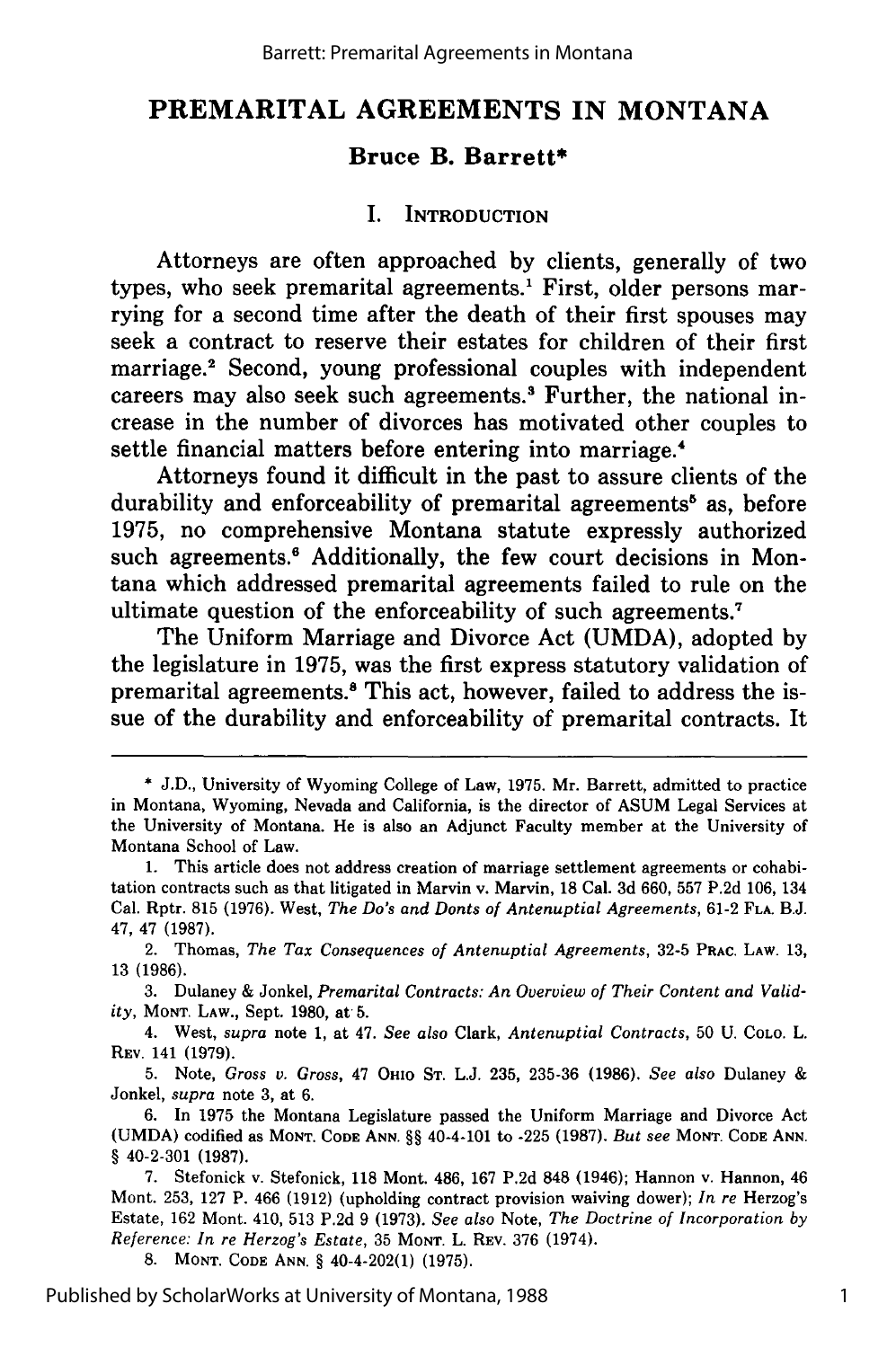thus provided little assurance to clients who feared that their premarital agreements were not worth the paper they were written on.9 In response to this uncertainty, the Montana Legislature in 1987 adopted the comprehensive Uniform Premarital Agreement Act. 10 Practitioners now find an entirely new situation as the 1987 act mandates enforcement of premarital agreements, in addition to encouraging their use.

This article discusses the development of Montana premarital agreement law before and following adoption of the Uniform Premarital Agreement Act. It then provides basic guidelines for practitioners to follow when drafting or challenging such agreements.

#### II. **MONTANA** PREMARITAL **AGREEMENT LAW** PRIOR TO 1987

The first Montana statute expressly recognizing the validity of contracts between husband and wife was enacted in 1895." This statute provides in part that either husband or wife may enter into any engagement or transaction with the other respecting property.<sup>12</sup> A literal reading of this statute suggests it applies only to contracts entered into *during* marriage, not before. The Montana Supreme Court, however, interpreted this and similar statutes as authorizing prospective spouses to contract with one another regarding future property rights.<sup>13</sup> But in practice, the court rarely recognized the validity of premarital agreements. When it did recognize them, the court failed to address the issue of the ultimate enforceability of premarital agreements.'4 In fact, the same decision which first acknowledged the validity of premarital agreements voided the actual agreement involved on policy grounds.<sup>15</sup>

This recognition of the validity of premarital agreements without a clear determination of when and how courts would enforce such agreements, led to extensive litigation. For example, in the

**<sup>9.</sup> MONT. CODE ANN.** § 40-4-202(1) **(1975).**

**<sup>10.</sup>** For complete text of the act with commissioner's comments see **UNIF. PREMARITAL AGREEMENT ACT** § **1-13,** 9B **U.L.A. 369-80 (1986)** (codified at **MONT. CODE ANN.** §§ 40-2-601 to -610 (1987)).

<sup>11.</sup> **MONT. CODE ANN.** § 40-2-301 (1987). History: Enacted Civ. **CODE** § 214 (1895); reenacted REV. **CODE** § 3694 (1907); re-enacted **MONT. REV. CODE** § 5786 (1921); **CAL.** CIV. CODE § 158 (1872); re-enacted **MONT.** REV. **CODE** § 5786 (1935); **MONT.** REV. **CODE** § 36-105 (1947).

<sup>12.</sup> **MONT. CODE ANN.** § 40-2-301 (1987).

<sup>13.</sup> *Stefonick,* 118 Mont. at 498, 167 P.2d at 854.

<sup>14.</sup> In *In re* Herzog's Estate, 162 Mont. 410, 513 P.2d 9 (1973), the Montana Supreme Court recognized a premarital agreement, and incorporated it by reference into a will. Here too, the court made no ruling as to the overall validity of the premarital agreement. *Id.* at 412, 513 P.2d at 10.

<sup>15.</sup> *Stefonick,* 118 Mont. at 500, 167 P.2d at 855.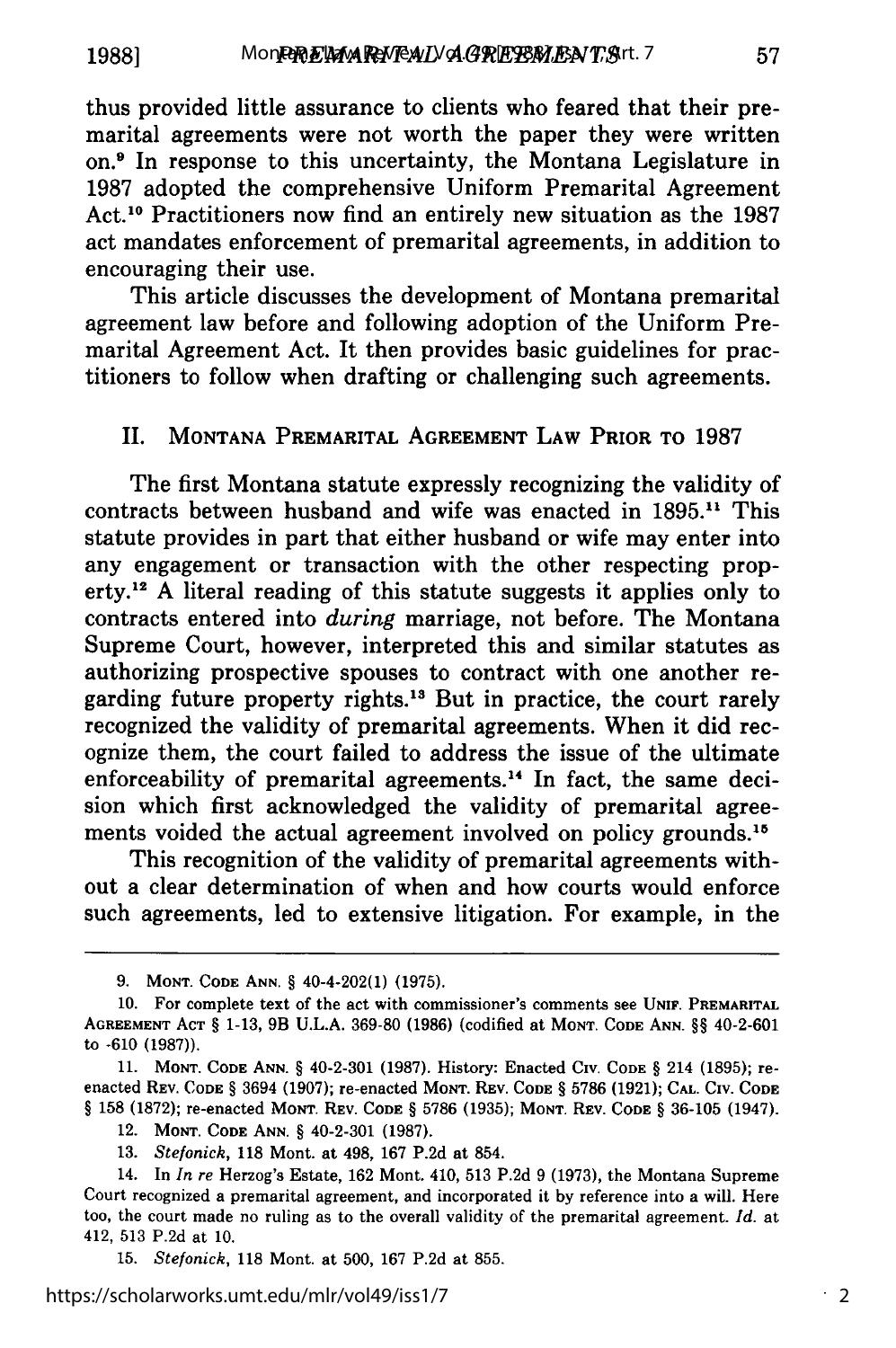Ohio case of *Gross v. Gross,'6* a couple entered into a premarital agreement which established the amount of alimony the wife would receive at the time of separation or divorce.<sup>17</sup> The trial court granted a divorce,<sup>18</sup> and enforced the premarital agreement after concluding that the parties had entered into the agreement fairly.'9 The intermediate state appellate court reversed, holding that a premarital agreement should not be enforceable **by** a party "at fault" in the dissolution action.<sup>20</sup> The Ohio Supreme Court in turn reversed the appellate court decision and held that the premarital agreement was enforceable because it was fairly and properly formed.<sup>21</sup> The court, however, permitted the trial court to reform the alimony provision which was unconscionable as of the time of the divorce.<sup>22</sup> A number of cases follow this extensive litigatory pattern with varying results.<sup>23</sup>

The Montana Legislature adopted the **UMDA** in **1975,** thereby joining the courts in expressly recognizing the validity of premarital agreements.24 The **UMDA** property provisions expressly required courts to consider any premarital agreements, as well as a number of other factors, when apportioning the property of the parties in a dissolution action.<sup>25</sup> The statute, however, merely required the courts to consider such agreements, not to enforce them. The district courts, thus, retained broad discretion when apportioning the property of parties.26

58

19. *Id.*

22. *Id.* at 107, 464 N.E.2d at 509.

23. *See* Posner v. Posner, 257 So. 2d 530 (Fla. 1972), *appealed* 315 So. 2d 175 (Fla. 1975) (involved a premarital agreement which was eventually voided by the court due to changed conditions after the marriage); Hill v. Hill, 356 N.W.2d 49 (Minn. Ct. App. 1984) (involved a premarital agreement which was generally upheld in spite of error in the agreement's financial disclosures, and the fact both parties were represented **by** the same attorney when the agreement was drawn; the agreement's waiver of the wife's maintenance, however, was found unconscionable); Norris v. Norris, 419 A.2d 982 (D.C. Ct. App. 1980) (involved a premarital agreement which the court failed to enforce due to lack of full disclosure and lack of a voluntary execution of the agreement **by** the wife); *In re* Marriage of Burgess, 138 Ill. App. 3d 13, 485 N.E.2d 504 (1985) (involved total enforcement of a premarital agreement, including its elimination of spousal maintenance, even though a change in economic fortune of the wife had occurred during the marriage).

- 24. **MONT. CODE ANN.** §§ 40-4-101 to -225 (1987).
- 25. **MONT. CODE ANN. §** 40-4-202 (1985).

26. **MONT. CODE ANN.** § 40-4-202(1) (1987) provides in part that the court shall "finally equitably apportion between the parties the property and assets belonging to either or both, however and whenever acquired and whether the title thereto is in the name of the husband

<sup>16. 11</sup> Ohio St. 3d 99, 464 N.E.2d 500 (1984), *appealed,* 23 Ohio App. 3d 172, 492 N.E.2d 476, *cert. denied,* 106 **S.** Ct. 1975 (1986).

<sup>17.</sup> *Gross,* 11 Ohio St. 3d at 102, 464 N.E.2d at 503.

**<sup>18.</sup>** *Id.*

<sup>20.</sup> *Id.* (the husband's cruelty during the marriage constituted the fault in this case).

<sup>21.</sup> *Id.* at 107, 464 N.E.2d at 508.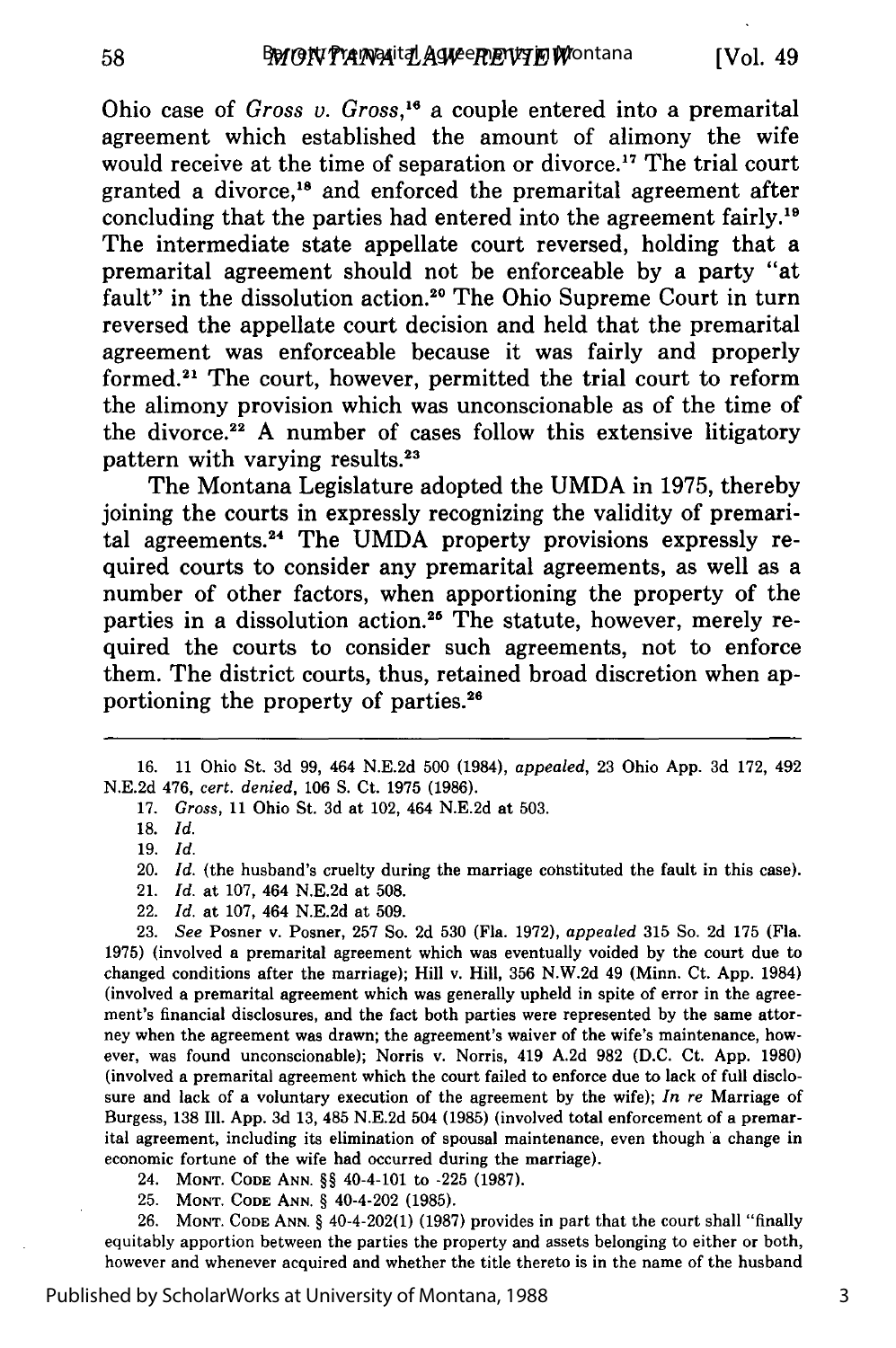The Montana Supreme Court upheld this broad discretion in *In re Marriage of Keepers.<sup>27</sup> Keepers* involved a husband's appeal from a district court judgment equally dividing the assets of the parties, despite the marriage's short duration (four years) and the husband's contribution of a larger share of the pre- and post-marital property.2" The Montana Supreme Court upheld the district court's equal division. The court reasoned that the factors outlined in the UMDA, including consideration of premarital agreements, were not exclusive considerations for property apportionment.<sup>29</sup> To promote and ensure an equitable division of property, the Montana Legislature<sup>30</sup> and Supreme Court<sup>31</sup> mandated only consideration of, not compliance with, premarital agreements. This uncertain situation set the stage for legislative consideration of an act mandating recognition and enforcement of premarital agreements.

#### III. THE **UNIFORM** PREMARITAL **AGREEMENT** ACT

The Montana Legislature finally addressed the question of the enforceability of premarital contracts in **1987.** In passing Senate Bill **225,** the legislature adopted in its entirety the Uniform Premarital Agreement Act **(UPAA),<sup>32</sup>**thereby joining national efforts to make uniform premarital agreement laws from state to state.<sup>33</sup>

After adopting the **UPAA,** the legislature amended the **UMDA,** removing premarital agreements from the list of factors courts merely had to consider when apportioning property.<sup>34</sup> Now, when premarital agreements exist, courts must enforce them as provided in the UPAA.<sup>35</sup>

The UPAA covers premarital agreements "between prospective spouses made in contemplation of marriage and to be effective upon marriage."<sup>36</sup> The only formal requirement is that such agreements be in writing. The UPAA does not require the parties to

https://scholarworks.umt.edu/mlr/vol49/iss1/7

59

or wife or both."

<sup>27.</sup> **--- Mont. ----, 691 P.2d 810 (1984).** 

**<sup>28.</sup>** *Id.* at **\_\_, 691 P.2d** at **811.**

**<sup>29.</sup>** *Id.* at **\_\_, 691 P.2d** at **813.**

**<sup>30.</sup> MONT. CODE ANN.** § 40-4-202(1) **(1975).**

**<sup>31.</sup>** *In re* Marriage of Keepers, **-** Mont. **-, 691 P.2d 810** (1984).

**<sup>32.</sup>** *See* **MONT. CODE ANN.** § 40-2-601 to **-610 (1987).**

**<sup>33.</sup>** For complete text of the Act with commissioner's comments see **UNIF. PREMARITAL AGREEMENT ACT** § **1-13,** 9B **U.L.A. 369-80 (1986).** The National Conference of Commissioners on Uniform State Laws promulgated this act in **1986** and recommended it for passage **by** the states.

<sup>34.</sup> *See* **MONT. CODE ANN.** § 40-4-202 **(1987).**

**<sup>35.</sup> MONT. CODE ANN.** § 40-4-202(5) **(1987).**

**<sup>36.</sup> MONT. CODE ANN.** § 40-2-603(1) **(1987).**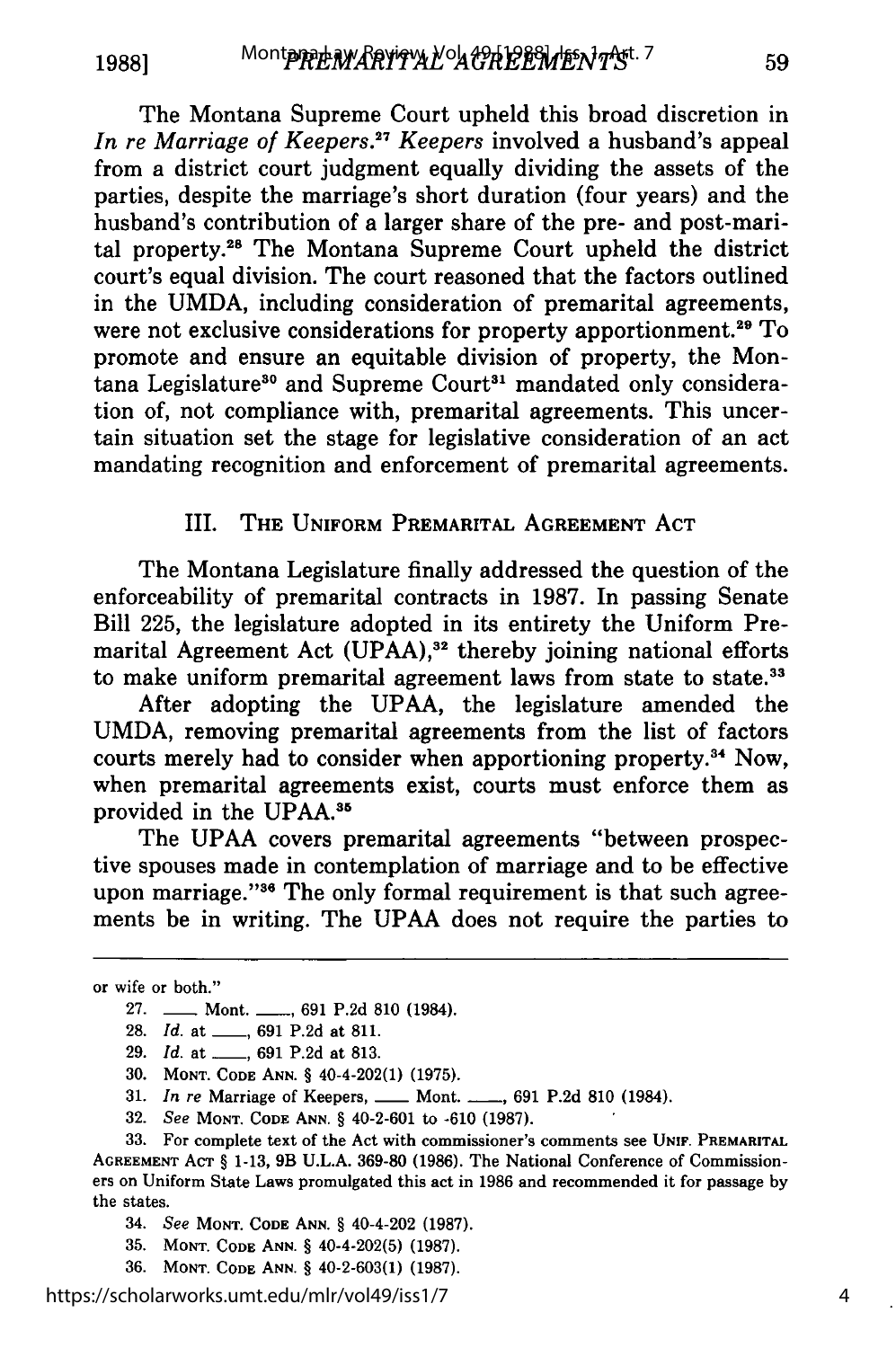give consideration for the agreements to be enforceable.<sup>37</sup> Once the parties have entered into such an enforceable premarital agreement, they are then free to amend or revoke it—again, without consideration.<sup>38</sup>

60

The Act authorizes agreements which extend to a broad variety of issues. The parties may contract regarding "the rights and obligations of each of the parties in any of the property of either or both of them, whenever and wherever acquired or located."<sup>39</sup> They may contract for the disposition of property in the event of separation, marital dissolution or death. Also they may contract for elimination or provision of spousal support and for the making of a "will, trust, or other arrangement to carry out the provisions of the agreement."<sup>40</sup> The Act further allows parties to contract for "any other matter."<sup>41</sup> Consequently, parties seeking an enforceable premarital agreement will find that the Act allows them to contract for nearly all matters, except those expressly prohibited by the UPAA.

The Act expressly prohibits only a few provisions. The Act specifically prohibits provisions which adversely affect the right of child support<sup>42</sup> or which will eliminate or modify spousal support to such an extent that a party will be eligible for public assistance at the time of separation or dissolution.'3 The Act also prohibits provisions which violate public policy or provide for violation of criminal statutes.<sup>44</sup>

The critical section of the Premarital Agreement Act is the section on enforcement, which provides only two limited grounds for challenging enforceability.<sup>45</sup> First, a party may challenge the agreement's enforceability for lack of voluntary execution.46 Second, a party may challenge premarital agreements if they are unconscionable. $17$  To challenge the unconscionability of the agreement, however, it must have been unconscionable at the time the parties executed it, as opposed to becoming unconscionable through circumstances. 48 Yet, proof of the agreement's unconscio-

**37. MONT. CODE ANN.** § 40-2-604 **(1987). 38. MONT. CODE ANN.** § 40-2-607 **(1987). 39. MONT. CODE ANN.** § 40-2-605(l)(a) **(1987).** 40. **MONT. CODE ANN.** § 40-2-605(1) **(1987). 41. MONT. CODE ANN.** § 40-2-605(1)(h) **(1987).** 42. **MONT. CODE ANN.** § 40-2-605(2) **(1987).** 43. **MONT. CODE ANN.** § 40-2-608(2) **(1987).** 44. **MONT. CODE ANN.** § 40-2-605(1)(h) **(1987).** 45. **MONT. CODE ANN.** § 40-2-608(1)(a), (b) (1987). 46. MONT. **CODE ANN.** § 40-2-608(1)(a) (1987). 47. **MONT. CODE ANN.** § 40-2-608(1)(b) (1987).

48. **MONT. CODE ANN.** § 40-2-608(1)(b) (1987).

Published by ScholarWorks at University of Montana, 1988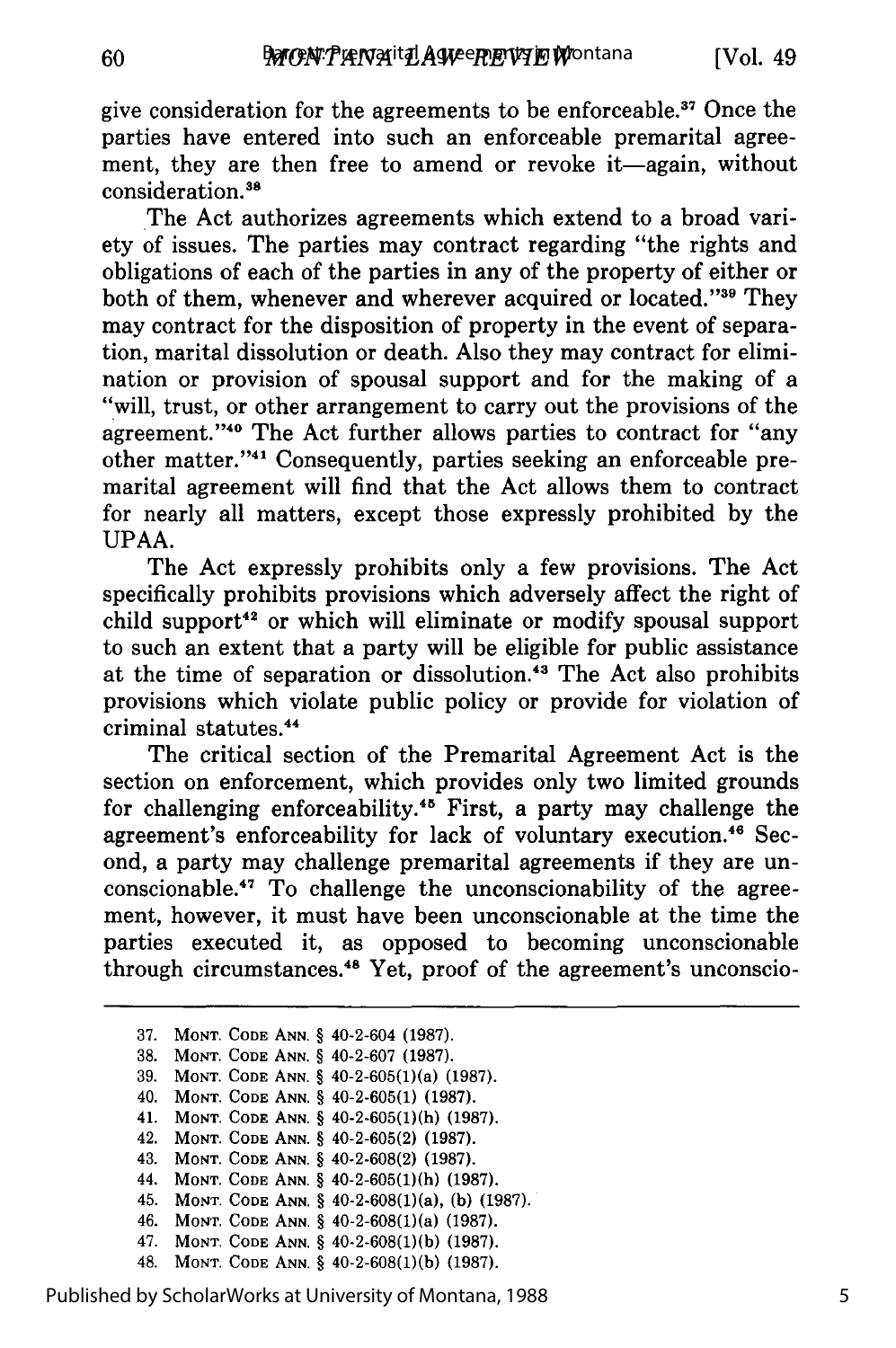**1988]**

61

nability at the time of execution will not, by itself, prevent enforcement of a premarital agreement.<sup>49</sup> The non-challenging party also must have failed to provide a "fair and reasonable disclosure of the property and financial obligations,"<sup>50</sup> unless the challenging party voluntarily signed a written waiver of any right to such disclosure.<sup>51</sup> The party seeking to prevent enforcement of an unconscionable agreement also must lack actual knowledge of the other party's property holdings and financial obligations.<sup>52</sup> These extensive UPAA requirements, which are a prerequisite to any challenge of the unconscionability of a premarital agreement, indicate that parties may now voluntarily choose to enter into unconscionable agreements, and the courts are less likely to save them from a "bad bargain."

#### IV. PRACTICE CONSIDERATIONS

#### *A. Challenges to the Enforceability of Premarital Agreements*

Now that premarital agreements are enforceable,<sup>53</sup> attorneys must develop appropriate practices for drafting agreements that will withstand challenges, and also techniques for challenging the enforceability of such agreements. Challenges based upon voluntariness may prove much more fruitful than those based on unconscionability, even though the traditional basis for challenging premarital agreements has been unconscionability.<sup>54</sup> The Act, however, strictly limits the conditions under which a party may challenge the enforceability of a premarital agreement and thereby defeat it.<sup>55</sup> Mere unfairness will not save a person from an executed premarital contract. The challenging party must prove either lack of disclosure or the existence of a waiver, and also prove lack of any actual knowledge of the other party's financial assets and obligations.56 Unconscionability must be determined by the court as a matter of law.<sup>57</sup>

Courts in other jurisdictions have frequently addressed the issue of what constitutes a voluntary decision to enter into a premar-

- 50. **MONT. CODE ANN.** § 40-2-608(l)(b)(i) (1987).
- **51. MONT. CODE ANN.** § 40-2-608(1)(b)(ii) (1987).
- 52. **MONT. CODE ANN.** § 40-2-608(1)(b)(iii) (1987).
- **53. MONT. CODE ANN.** § 40-2-608(1)(a), (b) (1987).
- 54. Gross v. Gross, 11 Ohio St. 3d 99, 109, 464 N.E.2d 500, 509 (1986).
- 55. **MONT. CODE ANN.** § 40-2-608(1)(b) (1987).
- 56. **MONT. CODE ANN.** § 40-2-608(1)(b) (1987).
- **57. MONT. CODE ANN.** § 40-2-608(3) (1987).

https://scholarworks.umt.edu/mlr/vol49/iss1/7

<sup>49.</sup> See **MONT. CODE ANN.** § 40-2-608(1)(b) (1987).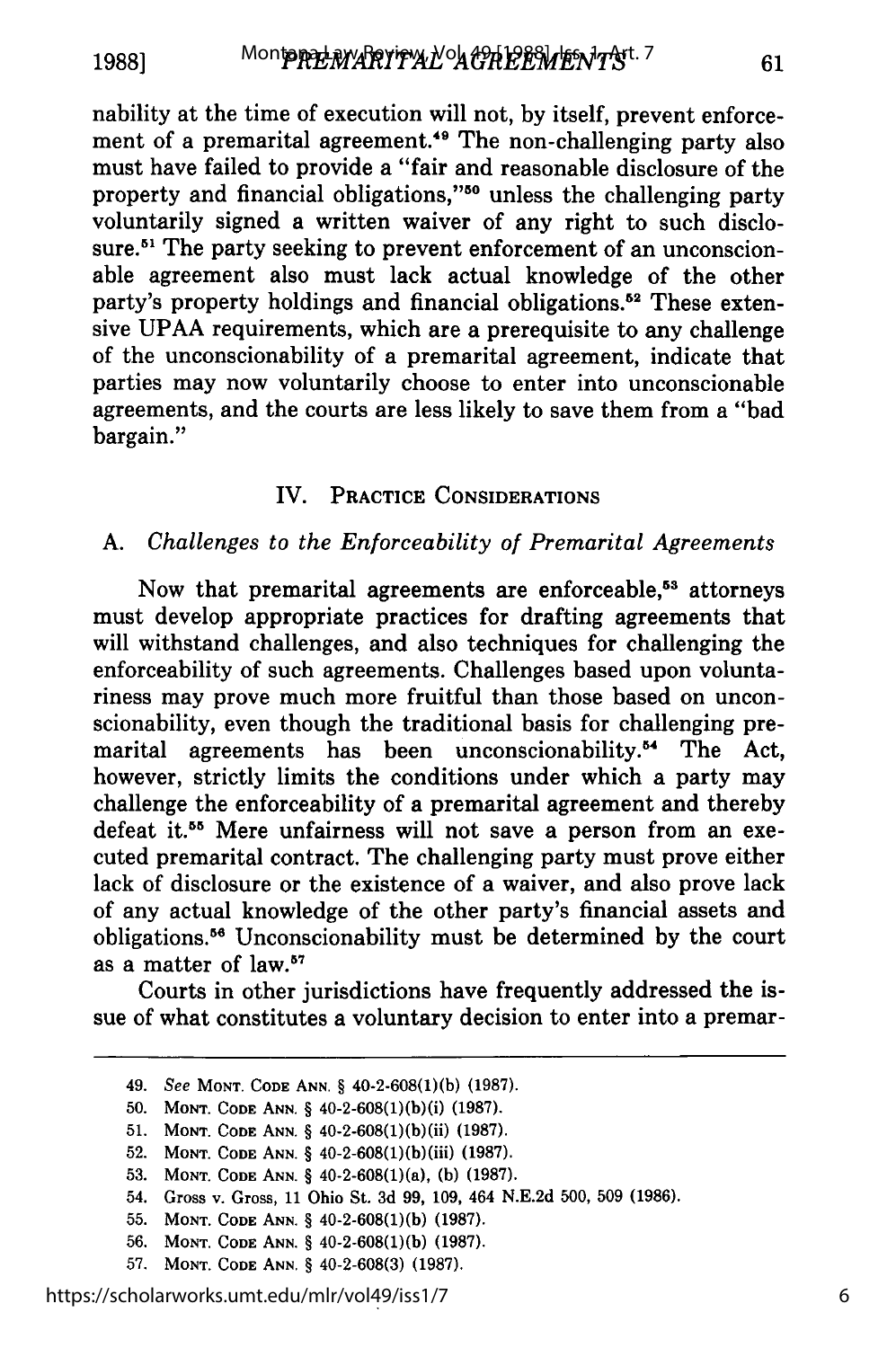ital agreement.58 The Florida case of *Plant v. Plant59* illustrates what constitutes a voluntary agreement. In *Plant,* the groom presented a premarital agreement to the bride close to the wedding day.60 Further, the bride signed the agreement without benefit of independent legal counsel and without adequate legal advice.<sup>61</sup> The court voided this premarital agreement after holding it was not voluntarily entered into by both parties.<sup>62</sup>

Another Florida case, *Lutgert v. Lutgert*,<sup>63</sup> provides a more dramatic example of what constitutes non-voluntary formation of a premarital agreement. In *Lutgert,* the husband presented the wife with the agreement less than twenty-four hours before the wedding, and after extensive plans were made, the guests invited, the honeymoon planned and the rings purchased.<sup>64</sup> The wife initially refused, but in the face of the husband's threat to cancel the wedding, the wife signed the agreement.<sup>65</sup> The wife challenged the agreement during the divorce proceeding some ten years later, and the court overturned it as a product of coercion.<sup>66</sup>

The Montana Supreme Court has also considered challenges to marital and post-marital contracts based upon involuntary formation. These cases indicate what factors may constitute a basis for challenging premarital agreements. In the 1984 case of *In re Marriage of Myers*,<sup>67</sup> the wife brought the vast majority of assets to the marriage.<sup>68</sup> The husband later separated from the wife and agreed to a reconciliation only if the wife would sign a marital property agreement giving him half interest in all marital property.<sup>69</sup> Upon dissolution, the court refused to enforce the agreement.<sup>70</sup>

The Montana Supreme Court has held that the assistance of independent counsel for each party drafting a marital agreement is a critical factor to a later determination of the voluntariness of the

58. West, supra note 1, at 49. 59. 320 So. 2d 455 (Fla. Dist. Ct. App. 1975). 60. *Id.* at 457. 61. *Id.* 62. *Id.* at 457. 63. 338 So. 2d 1111 (Fla. Dist. Ct. App. 1976). 64. *Id.* at 1113-14. 65. *Id.* at 1114. 66. *Id.* at 1116-17. 67. **-** Mont. **\_\_, 682 P.2d 718 (1984).** 68. *Id.* at \_\_\_\_, 682 P.2d at 719. 69. *Id.* at \_\_\_, 682 P.2d at 720.

70. *Id.* at \_\_\_, 682 P.2d at 721. In voiding the agreement, the court also noted that the marriage was of short duration and that the dissolution was the husband's fifth and the wife's third. *Id.* at **\_\_,** 682 P.2d at 722.

Published by ScholarWorks at University of Montana, 1988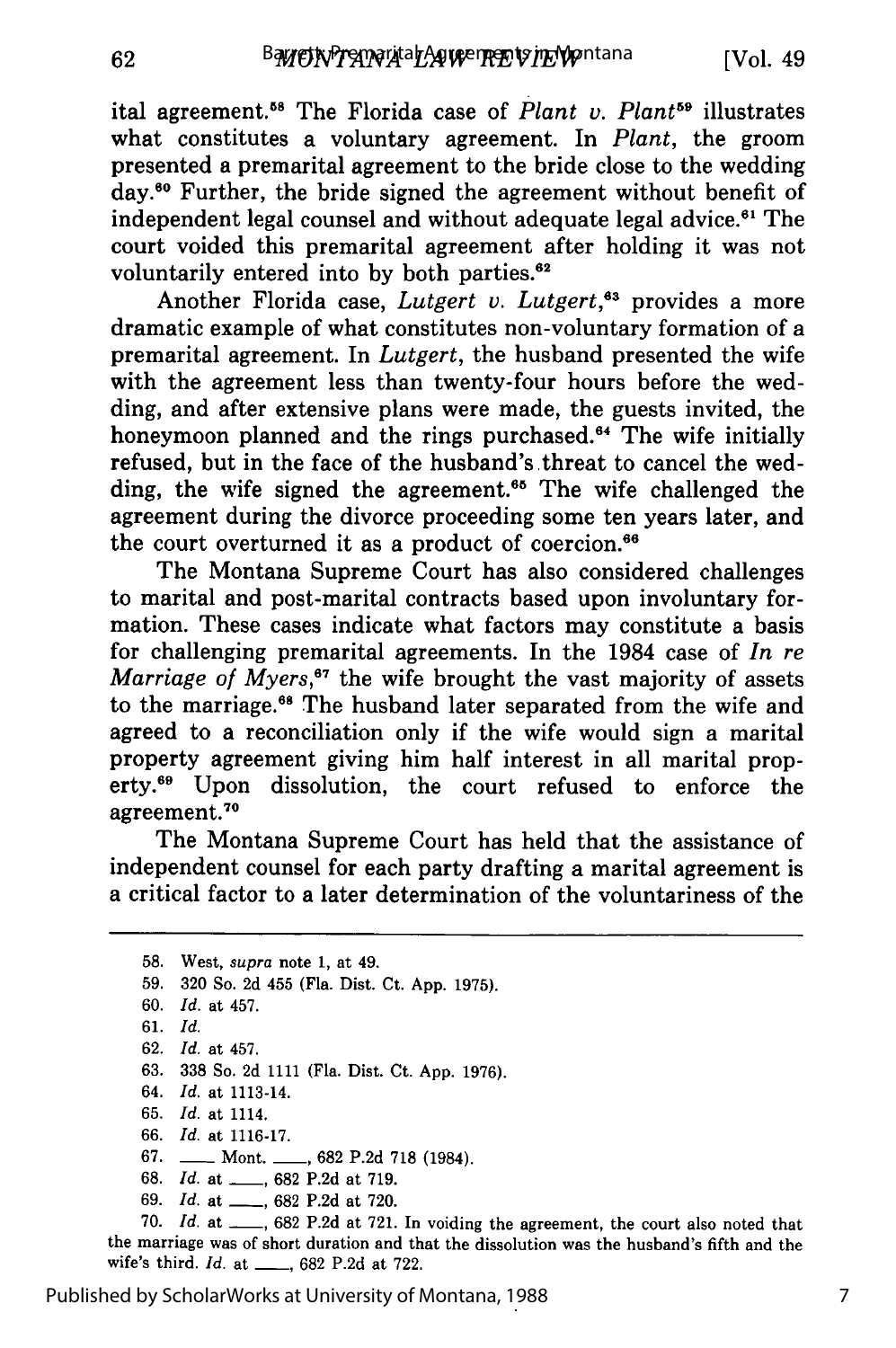**19881**

agreement. For example, in *In re Marriage of Lawrence*<sup>71</sup> the trial court enforced what it would normally have considered an unconscionable separation agreement,<sup> $72$ </sup> because it found the wife had been represented by independent counsel, knew of the assets involved, and chose to overrule her counsel's advice that she could recoup more of the assets at trial than through the agreement.<sup>73</sup> The Montana Supreme Court stated it would uphold the trial court's decision because the totality of the circumstances surrounding the formation of the agreement supported the holding that no evidence of duress or coercion existed.<sup>74</sup> The wife contended that she had ignored her attorney's advice due to the husband's "threats and importunities."<sup>75</sup> The court nevertheless upheld the agreement, noting that divorces often include some trauma, but that the trauma of divorce was not enough to negate voluntariness. <sup>76</sup>

In *Winters v. Winters*,<sup>77</sup> the court discussed the level of threats required to establish involuntary entry into a marital agreement and indicated which threats were insufficient to negate voluntariness. In *Winters,* the wife discovered her husband's extramarital affair and threatened to "drag [his] lover's name through the mud" unless cash payments to the wife were included in the separation agreement.<sup>78</sup> The court upheld the agreement after holding that this threat did not vitiate the husband's consent.<sup>79</sup>

In sum, challenges to premarital agreements are likely to be most successful when the other party drafted all the terms, produced the agreement shortly before the wedding, and then gave the other party a "take it or leave it" option.<sup>80</sup> The fact that a spouse has no independent counsel also strengthens a challenge to the voluntariness of the contract.<sup>81</sup> These factors open the door for challenges, but challengers should realize both the serious implications of premarital agreements and the strong indications that courts will enforce them.8

71. 197 Mont. 262, 642 P.2d 1043 (1982). 72. *Id.* at 265, 642 P.2d at 1045. 73. *Id.* 74. *Id.* at 270, 642 P.2d at 1047. 75. *Id.* at 271, 642 P.2d at 1048. 76. *Id.* at 273, 642 P.2d at 1049. 77. 188 Mont. 43, 610 P.2d 1165 (1980). 78. *Id.* at 45, 610 P.2d at 1167-68. 79. *Id.* at 46, 610 P.2d at 1168. 80. West, *supra* note 1, at 50. 81. *See, e.g., Lawrence,* 197 Mont. 262, 642 P.2d 1043.

82. West, *supra* note 1, at 50. **MONT. CODE ANN.** § 40-2-608 (1987); *Lawrence,* 197 Mont. at 273, 642 P.2d at 1049; *Winters,* 188 Mont. at 46, 610 P.2d at 1168.

https://scholarworks.umt.edu/mlr/vol49/iss1/7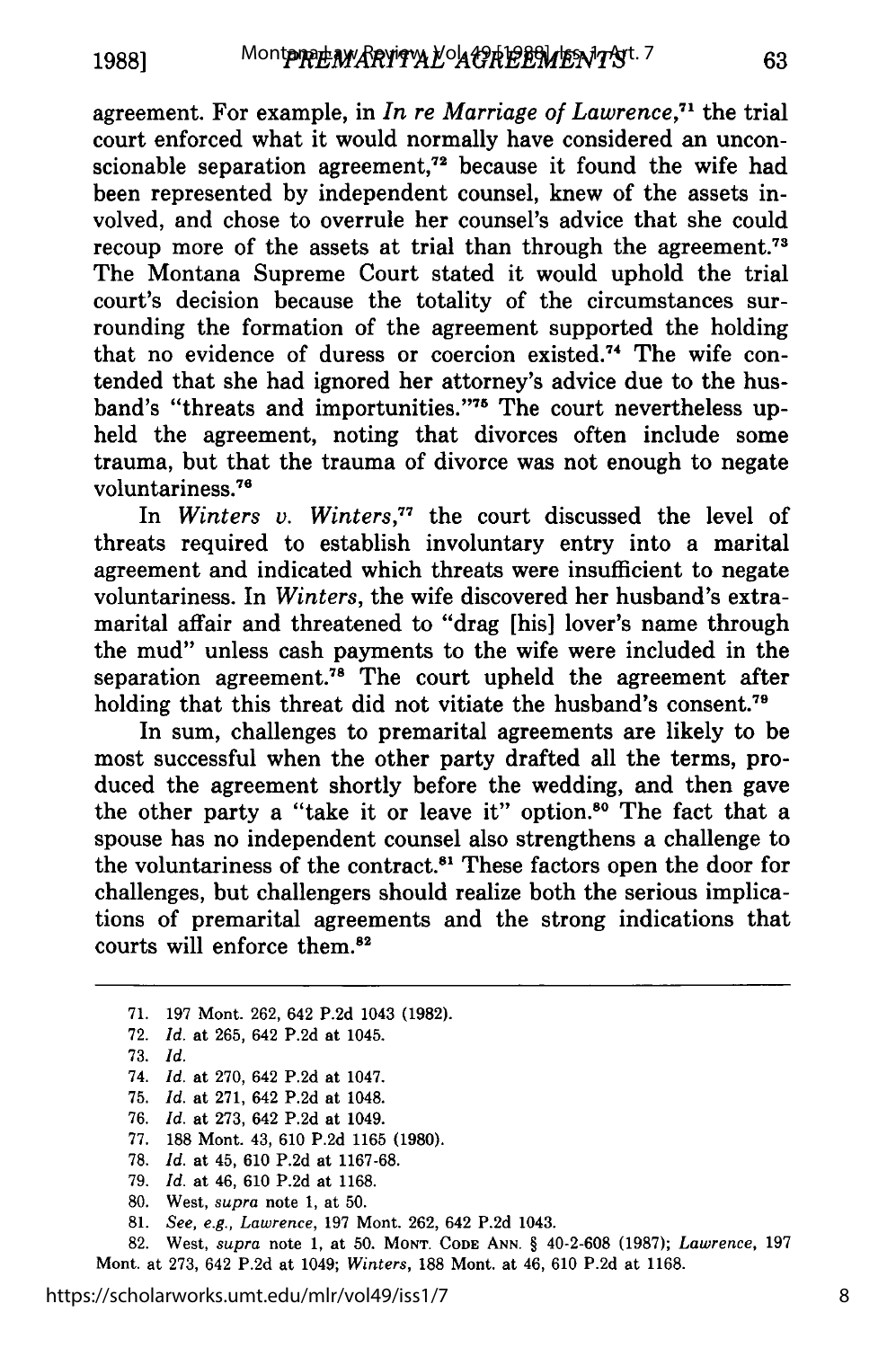## *B. Drafting Premarital Agreements to Prevent Challenges*

To insure later enforceability, attorneys should draft agreements with care. Each spouse should have independent counsel, although the act does not require it, as this may negate a later claim of involuntary formation.<sup>83</sup> A contribution by both parties to the terms of the agreement would provide further evidence of the voluntary execution of the agreement.<sup>84</sup>

Full disclosure of the parties' property and financial holdings is not required under the Act.<sup>85</sup> The Act also provides for partial disclosure of assets and liabilities, and this may meet the needs of the non-disclosing party.<sup>86</sup> Whether the parties choose full or partial disclosure, the attorney should draft detailed listings of properties and financial obligations, which may then be attached as exhibits to the agreement and signed by both parties. Additionally, if the parties opt against either full or partial disclosure, they may wish to sign a waiver of full disclosure. This waiver should be clear and concise to avoid later challenges."

The attorney should consult available agreement checklists<sup>88</sup> and source materials containing sample contract provisions,<sup>89</sup> remembering that the new Act provides parties with a broad range of contract options<sup>90</sup> which may entail significant estate and tax consequences.<sup>91</sup> The general practitioner should thus also keep basic estate and tax aspects in mind when drafting agreements.<sup>92</sup> Certainly there will be times when outside consultation with estate or tax experts will be advisable.

Clients sometimes seek contractual provisions regarding personal aspects of their upcoming marital relationship.<sup>93</sup> These provisions may range from those providing for division of household duties, to regulation of sexual conduct. Attorneys should advise their clients that such provisions are not expressly prohibited by the Act, but that they may have little legal value.<sup>94</sup> However, there are times when discussion and clarification of these issues may

- **87. MONT. CODE ANN.** § 40-2-608(1)(b)(ii) **(1987).**
- **88.** *See, e.g.,* **LEGAL FORMS 2D,** *Husband and Wife §* **139.11 (1985).**

- **91. MONT. CODE ANN.** § 40-2-605(1)(e) **(1987);** Thomas, *supra* note 2, at **13.**
- **92.** *See* Thomas, *supra* note 2, at 13.
- **93.** Dulaney & Jonkel, *supra* note 3, at 6.
- 94. *Id.*

64

<sup>83.</sup> *Lawrence,* 197 Mont. at 273, 642 P.2d at 1043.

<sup>84.</sup> West, *supra* note 1, at 50.

**<sup>85.</sup> MONT. CODE ANN.** § 40-2-608(l)(b)(ii), (iii) **(1987).**

**<sup>86.</sup> MONT. CODE ANN.** § 40-2-608(1)(b)(ii) **(1987).**

**<sup>89.</sup>** *See, e.g.,* D. PATTERSON, **MONTANA FAMILY LAW PLEADING** & **PRACTICE FORMS AND AGREEMENTS (1986).**

**<sup>90.</sup> MONT. CODE ANN.** §§ 40-2-601 to -610 **(1987).**